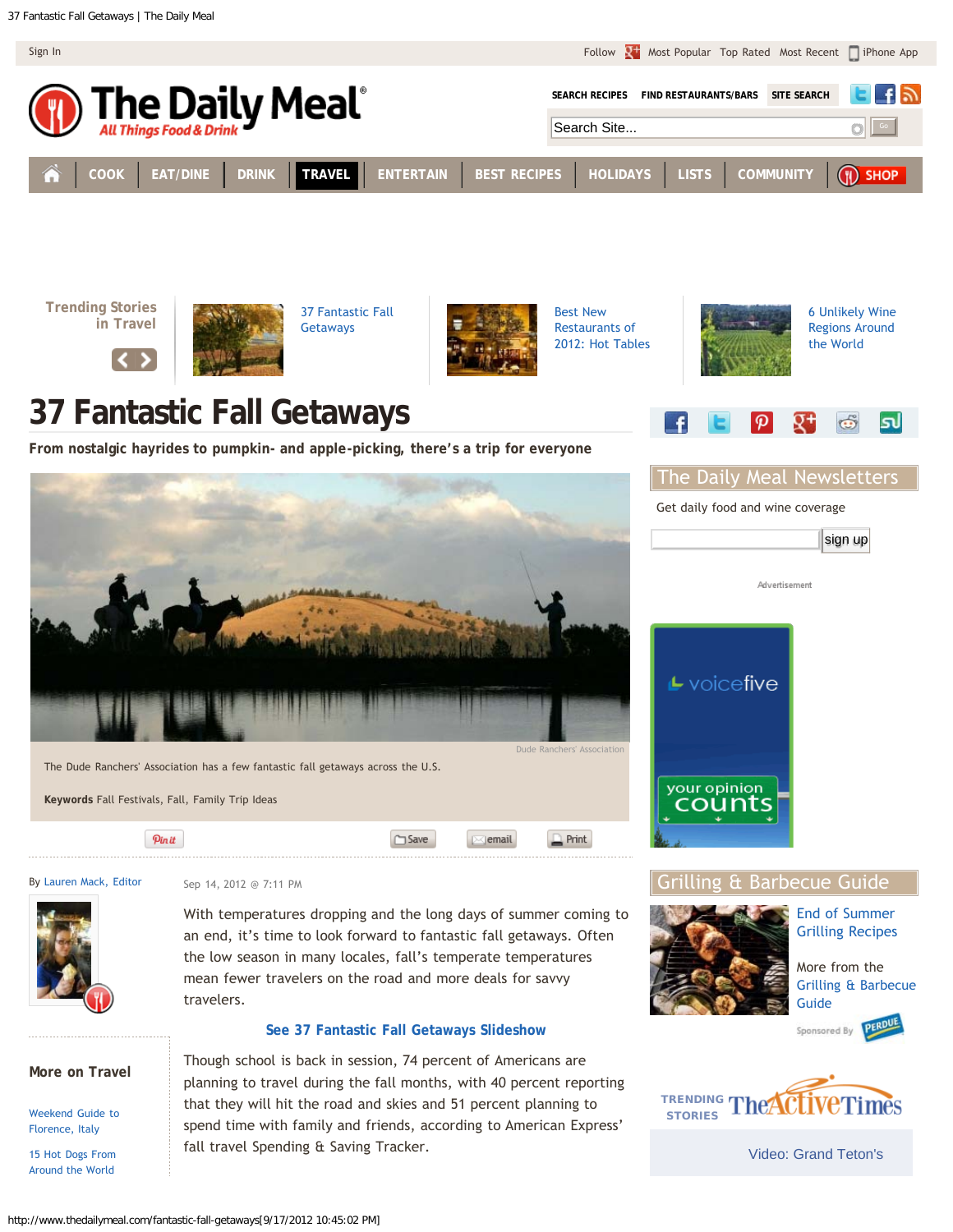[6 Unique Cooking](http://www.thedailymeal.com/6-unique-cooking-classes-around-world) [Classes Around the](http://www.thedailymeal.com/6-unique-cooking-classes-around-world) [World](http://www.thedailymeal.com/6-unique-cooking-classes-around-world)



Credit: Idaho Wine Commission, Southwest Idaho Travel Association

[Enlarge Image +](http://www.thedailymeal.com/sites/default/files/main_1_southwest_idaho_harvest_-_idaho_wine_commission_southwest_idaho_travel_association.jpg)



Credit: Idaho Wine Commission, Southwest Idaho Travel Association [Enlarge Image +](http://www.thedailymeal.com/sites/default/files/main_2_southwest_idaho_wine-_abe_blair_idaho_wine_commssion_southwest_idaho_travel_association.jpg)

Some 37 percent are traveling domestically, and 27 percent are staying closer to home to take in the stunning fall foliage in places like Stowe, Vt., Cooperstown, N.Y., and Charleston, S.C.

Only 7 percent plan to travel internationally this fall, with Europe and the Caribbean as the most popular destinations.

The Daily Meal has gathered 39 Fantastic Fall Getaways with fall-themed packages from coast to coast, across the pond in London, and in the Caribbean. Pack your fall wardrobe (or bathing suit if you're heading somewhere tropical) and hit the road.

*Lauren Mack is the Travel Editor at The Daily Meal. Follow her on Twitter [@lmack](http://www.twitter.com/lmack).*



**Slideshow: [Fantastic Fall](http://www.thedailymeal.com/fantastic-fall-getaways-slideshow) [Getaways Slideshow](http://www.thedailymeal.com/fantastic-fall-getaways-slideshow)**